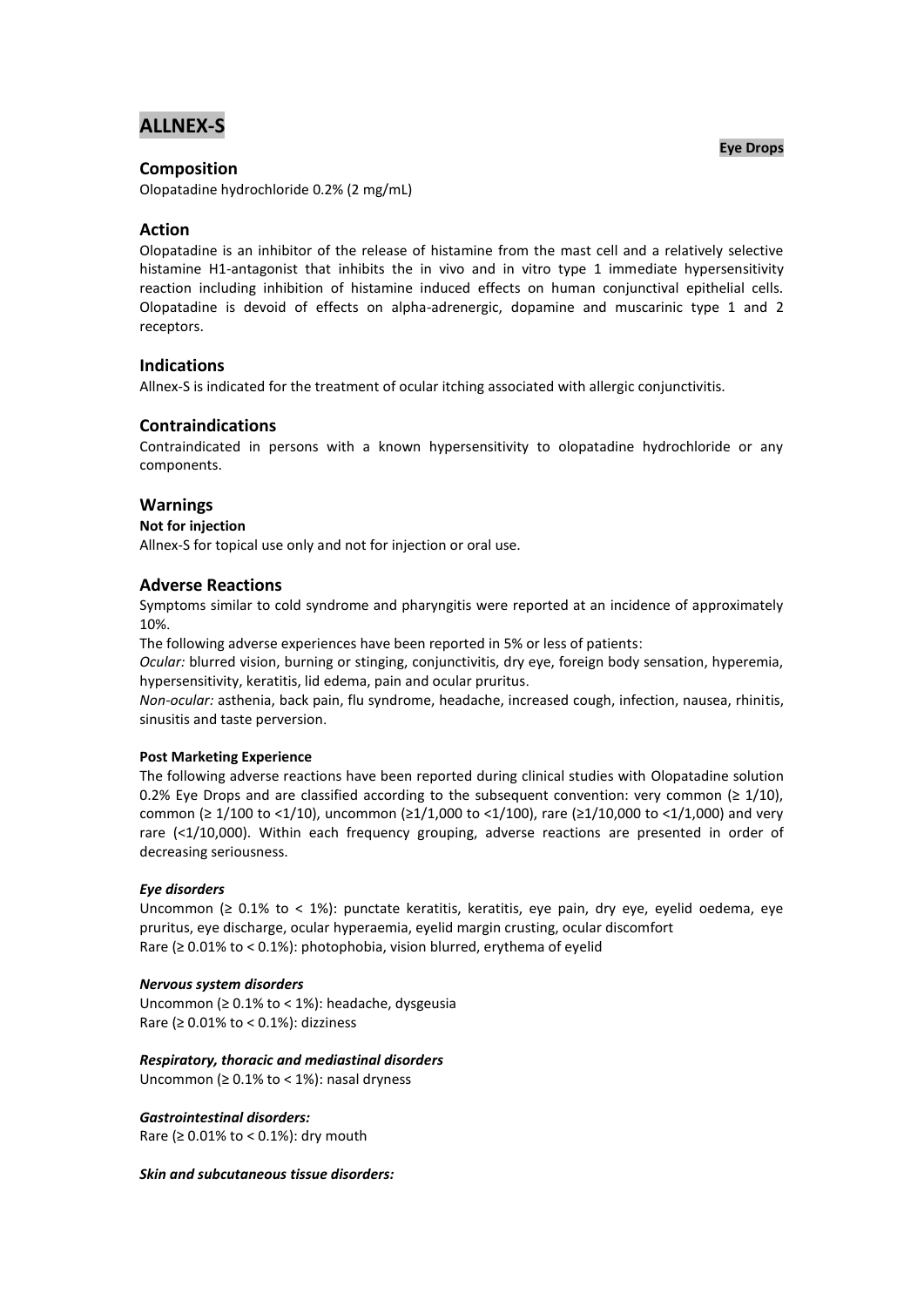Rare ( $\geq 0.01\%$  to < 0.1%): dermatitis contact

#### *General disorders and administration site conditions:*

Uncommon ( $\geq 0.1\%$  to < 1%): fatigue Additional adverse reactions identified from post-marketing surveillance include the following. Frequencies cannot be estimated from the available data.

# *Eye disorders*

Lacrimation increased

*Immune system disorders* 

Hypersensitivity

*Gastrointestinal disorders* 

Nausea

# **Precautions**

**Wearing of contact lenses:** patients whose eyes are red should not wear contact lenses at all. Patient whose eyes are not red should wait 15 minutes after instilling the drops before inserting soft contact lenses

#### **Pregnancy**

*Category C*

Olopatadine was found not to be teratogenic in rats and rabbits. However, rats treated at 600 mg/kg/day, or 93,750 times the MROHD and rabbits treated at 400 mg/kg/day, or 62,500 times the MROHD, during organogenesis showed a decrease in live fetuses. There are, however, no adequate and well controlled studies in pregnant women. Because animal studies are not always predictive of human responses, this drug should be used in pregnant women only if the potential benefit to the mother justifies the potential risk to the embryo or fetus.

#### **Nursing Mothers**

Olopatadine has been identified in the milk of nursing rats following oral administration. It is not known whether topical ocular administration could result in sufficient systemic absorption to produce detectable quantities in the human breast milk. Nevertheless, caution should be exercised when olopatadine hydrochloride ophthalmic solution 0.1% is administered to a nursing mother.

#### **Pediatric Use**

Safety and effectiveness in pediatric patients below the age of 3 years have not been established.

#### **Geriatric Use**

No overall differences in safety or effectiveness have been observed between elderly and younger patients.

### **Drug Interactions**

No information provided.

### **Dosage and Administration**

The recommended dose is one drop in each affected eye once a day.

To prevent contamination of the dropper tip and solution, care must be taken not to touch the eyelids, surrounding areas, or other surfaces with the dropper tip of the bottle. Keep the bottle tightly closed when not in use.

In case of concomitant therapy with other topical ocular medicines, an interval of five to ten minutes should be allowed between successive applications.